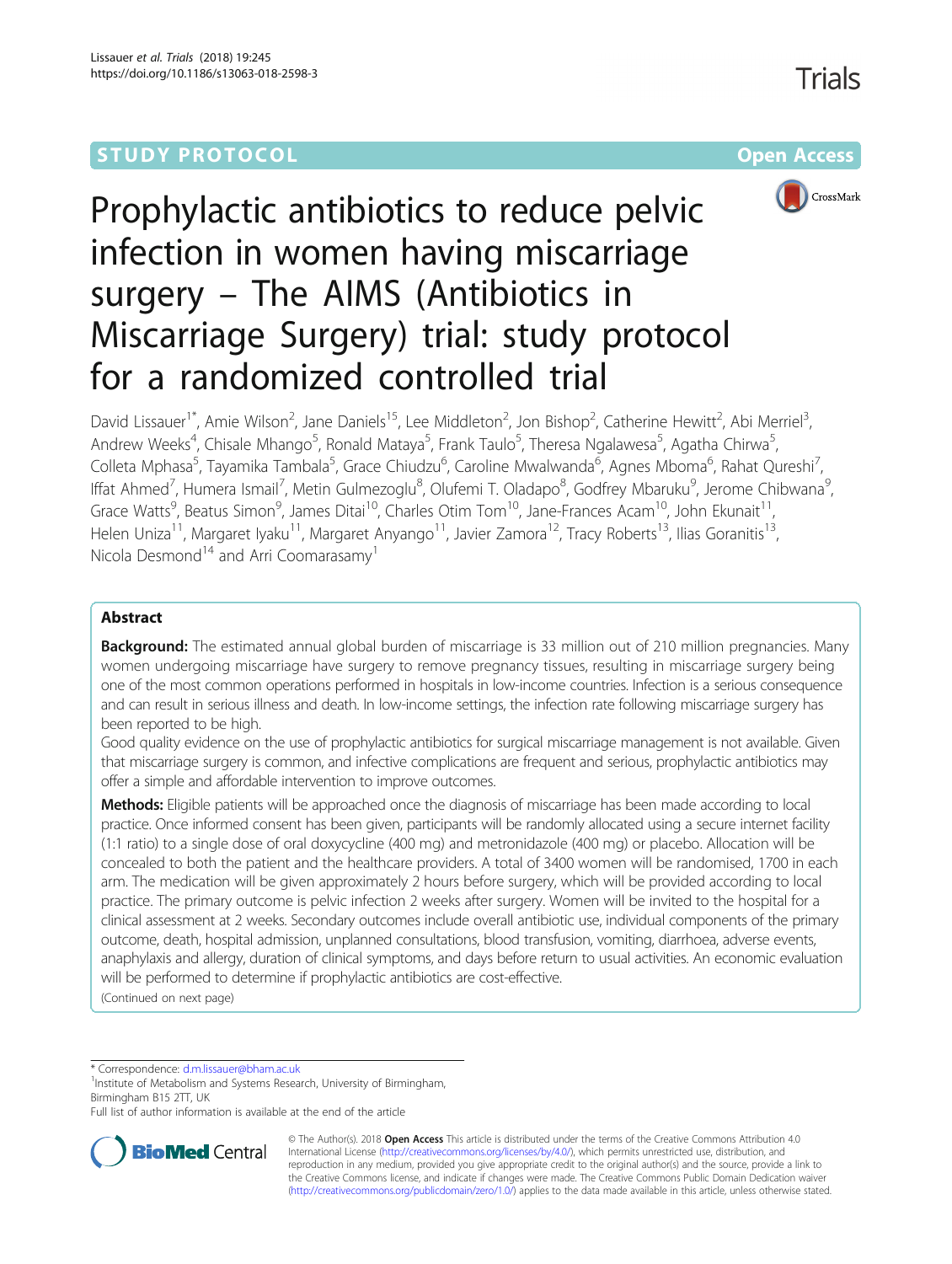# (Continued from previous page)

Discussion: This trial will assess whether a single dose of doxycycline (400 mg) and metronidazole (400 mg) taken orally 2 hours before miscarriage surgery can reduce the incidence of pelvic infection in women up to 2 weeks after miscarriage surgery.

Trial registration: Registered with the ISRCTN (international standard randomised controlled trial number) registry: ISRCTN [97143849.](http://www.isrctn.com/ISRCTN97143849) (Registered on April 17, 2013).

Keywords: Miscarriage, miscarriage surgery, pelvic infection, antibiotics, placebo-controlled trial, randomised controlled trial, low-income countries, economic evaluation

# Background

The estimated annual global burden of miscarriage is 33 million out of 210 million pregnancies [[1,](#page-6-0) [2\]](#page-6-0). The majority of women with a miscarriage will undergo surgery, performed to remove pregnancy tissues from the uterus [[3\]](#page-6-0). In many hospitals in low-income countries, miscarriage surgery is one of the most common operations performed; for example, at Queen Elizabeth Central Hospital, Malawi, an average of 156 suction evacuations for miscarriage are carried out each month, representing 68% of gynaecology admissions [[4\]](#page-6-0).

Infection is a serious consequence of miscarriage surgery. The data available from high-income countries found that it occurred in up to 6% of women following surgical management of miscarriage [[5,](#page-6-0) [6\]](#page-6-0). In lowincome settings, the infection rate after miscarriage surgery has been reported to be up to 30% [\[7](#page-6-0)]. Infection after miscarriage can result in serious illness and death, as well as long-term consequences from pelvic scarring, increased rates of ectopic pregnancy and infertility. Ectopic pregnancies can result in death from severe haemorrhage, and infertility has profound social and economic effects that go beyond childlessness, with women bearing the brunt of the burden [\[8](#page-7-0)].

For surgical termination of pregnancy, the standard practice is to provide prophylactic antibiotics before or during surgery as there is evidence of benefit for this intervention [\[9](#page-7-0)] and unanimous endorsement from policy-makers and practitioners [\[9](#page-7-0)–[13](#page-7-0)]. However, evidence is insufficient for miscarriage management and therefore, unsurprisingly, policymakers do not recommend, and practitioners do not consistently provide, prophylactic antibiotics during surgery. However, given that miscarriage surgery is common, and infective complications are frequent and serious, prophylactic antibiotics, if found to be effective in a well-conducted and adequately powered trial, may offer a simple and affordable intervention to reduce the burden of disease in low-income countries.

# Methods/Design

## Aims and objectives

The primary objective is to test the hypothesis that, in women having miscarriage surgery, pre-surgery prophylactic antibiotics (oral doxycycline 400 mg and oral metronidazole 400 mg) reduce the risk of pelvic infection within 14 days of surgery. In cases where participants do not return for follow-up within this period, follow-up until 28 days will be acceptable.

The secondary objectives are to test whether prophylactic antibiotics result in a reduction in maternal mortality, duration of clinical symptoms, hospital admission, unplanned consultations and overall antibiotic use. We will also examine the individual components of the primary outcome and test the hypothesis that prophylactic antibiotics, compared to placebo, do not incur serious adverse effects to the mother.

We will explore differential effects of antibiotic prophylaxis in the subgroups of (1) type of surgery (manual vacuum aspiration, suction curettage or sharp curettage), (2) type of miscarriage (incomplete or missed), (3) gestational age  $\left( < 12 \right)$  weeks or  $\geq 12$  weeks, when known), (4) HIV status (positive or negative, when results available), (5) time between administration of antibiotics and surgery, (6) country and sites, and (7) rural or urban residence. In addition, we will perform an economic evaluation to determine if prophylactic antibiotics are cost-effective.

## Design and setting

The AIMS trial is a randomised, double blind, placebocontrolled multicentre study, with a health economic evaluation. The trial is set in a diverse range of hospitals across four countries, namely in Malawi at Queen Elizabeth Central Hospital, Zomba Central Hospital and Kamuzu Central Hospital; in Uganda at Mbale Regional Referral Hospital and Soroti Regional Referral Hospital; in Tanzania at Bagamoyo District Hospital, Mwananyamala Hospital and St Francis Hospital; and in Pakistan at Aga Khan University Main Hospital, Kharader Hospital, Garden Hospital, Hyderabad Hospital and Karimabad Hospital.

These participating countries were selected as this is a clinical problem that is of particular importance in lowand middle-income countries. Final country selection was based on the need for generalisability of the findings, prevalence of miscarriage surgery in these countries,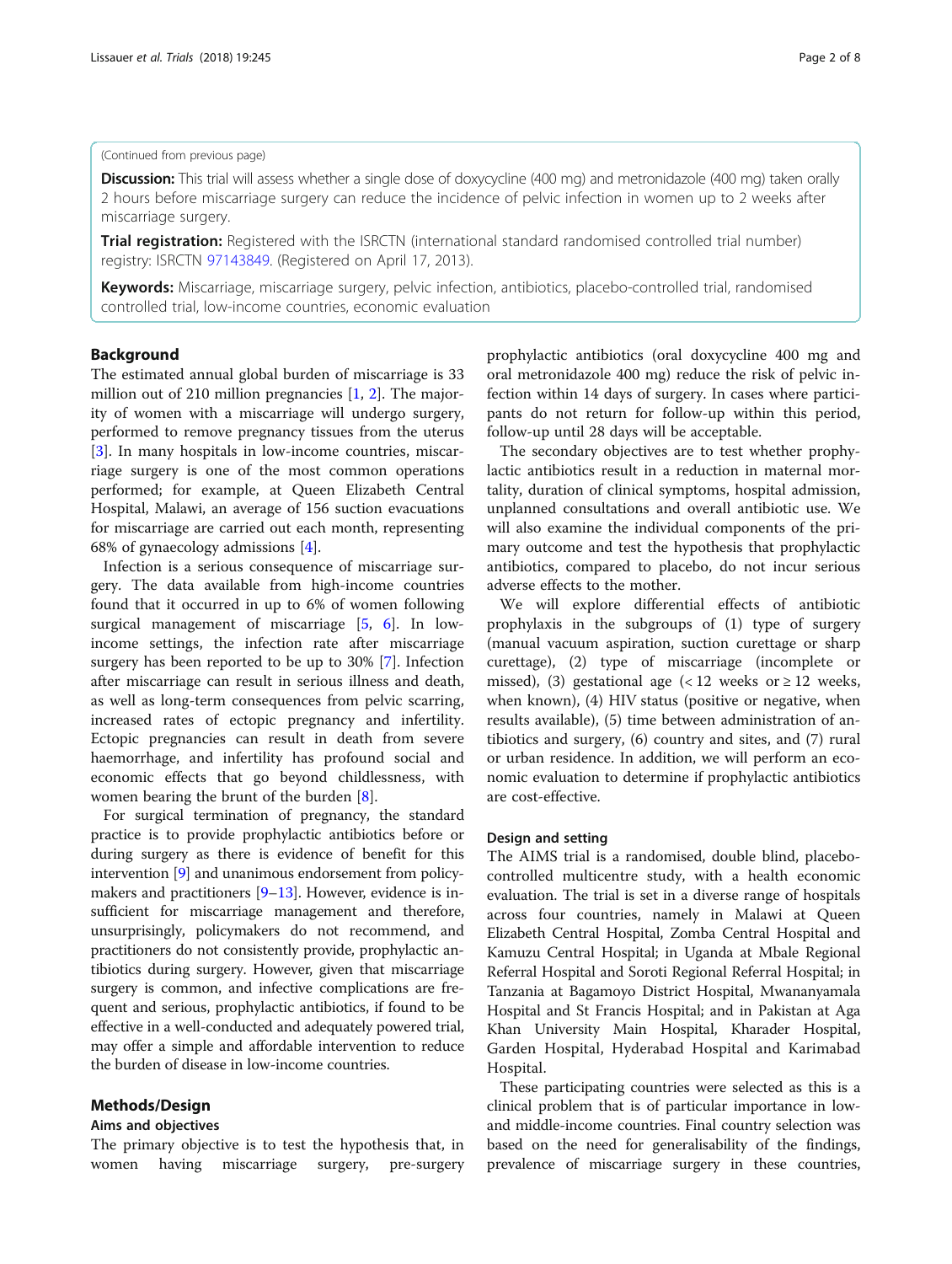<span id="page-2-0"></span>importance of the clinical question in the participating country, existing research links, and research infrastructure to appropriately deliver the study to a high quality.

# Participants

The AIMS trial will include women with a spontaneous miscarriage under 22 weeks gestation undergoing surgical evacuation of the uterus (by manual vacuum aspiration, suction curettage or sharp curettage) that are willing and able to give informed consent, and are undergoing their first surgical evacuation in the current pregnancy (Fig. 1). Women having induced abortion of pregnancy, or with a septic miscarriage, evidence of infection or current febrile illness (temperature above 38 ºC) will be excluded. Women with an allergy or other contraindication to either of the antibiotics, or using antibiotics currently or within the 7 days preceding surgical evacuation, will also be excluded, as will women with conditions requiring immediate care, e.g. severe haemorrhage, women under 16 years of age or women requiring further surgical evacuation after the first surgical evacuation for the current pregnancy (multiple evacuations for the same pregnancy will not be included).

Potentially eligible patients will be approached in an adequate setting (i.e. outpatient clinics, wards, clinical assessment areas) and informed about the trial by an appropriately trained researcher or care provider. After all eligibility criteria has been confirmed, consent has been obtained and all baseline data gathered, participants will be randomised online via a secure internet facility to enable the allocation to remain concealed to the research staff and the care providers, as well as the participants, in a 1:1 ratio through an Integrated Trial Management System, to the investigational medicinal product or the placebo. Unblinding will only be possible by contacting the clinical trials unit. A minimisation procedure using a computer-based algorithm will be used to avoid chance imbalances in important stratification variables. Strata used in the minimisation will be age (below 35, or 35 years and above), gestation (below 12 weeks, or 12 weeks and above, or when the gestation is unclear), the type of miscarriage (either incomplete or missed), and HIV status (positive, proven negative, or unknown).

# Study intervention and comparison

The investigational medicinal products (IMPs) are doxycycline, as four 100 mg doxycycline hyclate encapsulated tablets, and metronidazole, as one 400 mg encapsulated tablet [[14](#page-7-0), [15](#page-7-0)]. The placebo tablets are encapsulated microcrystalline cellulose in the same format as the IMPs, identical in colour, shape and weight, produced and distributed by Sharp Clinical UK. Both healthcare provider and participant will be blinded to the allocation. The study medications will be taken approximately 2 hours before surgery. The IMP will be administered, with consent, under the direct observation of the clinician or researcher consenting the patient for the trial. Therefore, we do not anticipate compliance to be an issue unless the patient choses to withdraw their consent between randomisation and the IMP being taken. The choice of antibiotics was made after a careful review of the existing literature, a survey of preference, availability and affordability in the partner countries, and a review of other related evidence from induced abortion guidelines. Doxycycline is active against a broad range of Gram-positive and Gram-negative aerobic bacteria, including staphylococci, streptococci, and enteric Gram-negative bacteria. It is also active against Chlamydia trachomatis and Neisseria gonorrhoeae. Metronidazole is effective against anaerobic bacteria.

Doxycycline is associated with a substantially lower risk of life-threatening anaphylaxis compared with coamoxiclav. Both of the study medicines are commonly used in low-income settings, and have low adverse event

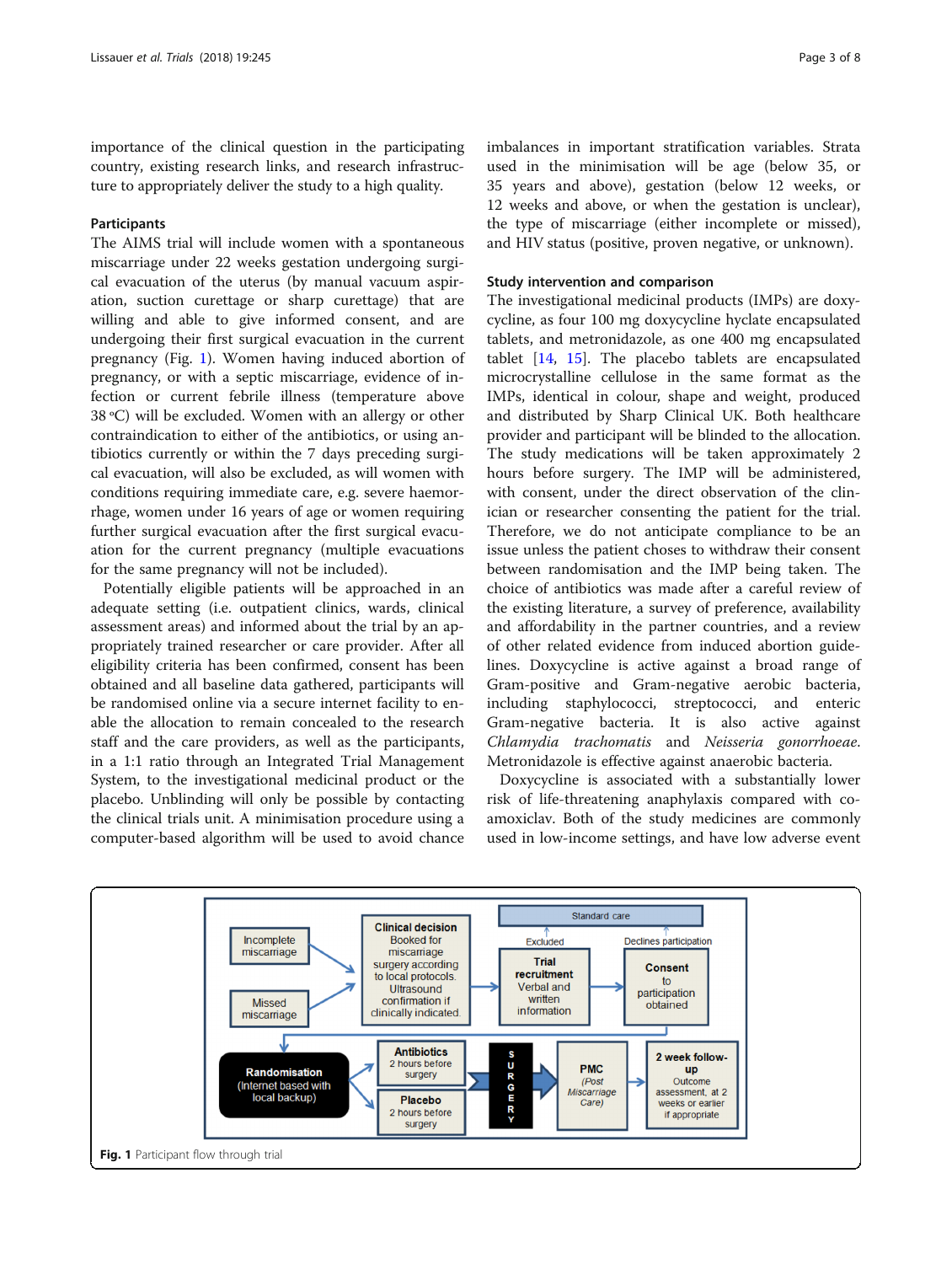profiles. There is an extremely low risk of anaphylaxis, which was one of the reasons for the choice of these agents. However, should an anaphylactic reaction occur, all sites have facilities to manage this.

The use of other non-trial medications is at the discretion of the care-providing clinicians. Unblinding will only be performed in the event of a medical emergency in which treatment of the emergency requires knowledge of the actual drug received.

# Follow-up

Trial participants will be given multiple easy access routes to contact the research and clinical teams to report issues and seek advice and care. Women contacting the study or research team will be reviewed promptly. Reimbursement for potential telephone and transport costs will be offered to participants. Non-attendance at follow-up clinics will prompt telephone calls or others means of contacting the participant, which will be agreed at recruitment. If possible, contact will be made with the participant prior to the clinic to remind them through, for example, telephone calls or SMS text messages to prompt the reporting of any infection or other adverse events and follow-up clinic attendance.

#### Withdrawal from study

A participant can be withdrawn from the trial if, in the opinion of the investigator, it is medically necessary. With premature withdrawal from the study, the study personnel will make every effort to obtain, and record, information about the reasons for discontinuation and any adverse events and to perform all safety assessments. A patient may voluntarily withdraw from participation in this study at any time. If the patient does not return for a scheduled visit, we will try to contact her. We will aim to document the reason for withdrawal and, when possible, all safety assessments will be performed. If a patient explicitly withdraws consent to have data recorded, their decision will be respected and recorded on the trial database. All communication surrounding the withdrawal will be noted in the patient's records and no further data will be completed for that patient.

#### Statistical analysis

The primary outcome is pelvic infection within 14 days of surgery. At the commencement of the study pelvic infection was defined (based on the CDC criteria and criteria used in previous studies) as two or more of (1) purulent vaginal discharge, (2) pyrexia > 38.0 °C, (4) uterine tenderness on examination and (4) a white cell count >  $12 \times 10^9$ /L [\[14](#page-7-0)], with no other recognised cause of infection upon history taking and examination by the assessing clinician and/or study team (Table 1).

An amendment was made to these criteria, after recruitment commencement, but without reference to study data, as it was observed by the examining clinicians (who were blinded to treatment allocation) that, for some participants, whilst only a single feature of pelvic infection was present, the symptoms were of sufficient severity that, in their clinical judgement, there was a need to provide treatment. After discussion with the independent trial steering committee it was decided that the diagnostic criteria by which pelvic infection was defined should be adjusted. Following this amendment, pelvic infection was diagnosed if the patient had two or more of (1) purulent vaginal discharge, (2) pyrexia > 38.0 °C, (3) uterine tenderness on examination and (4) a white cell count  $> 12 \times 10^9$ /L [[16](#page-7-0)], with no other recognised cause of infection upon history taking and examination by the assessing clinician and/or study team, or one of the above features, with a clinically identified need to administer antibiotics for the treatment of presumed pelvic infection (Table 1: primary outcome measure ascertainment). The latter pragmatic criteria will be reported as the primary outcome, but the more specific strict clinical criteria for diagnosis of pelvic infection will also be clearly reported.

In cases where participants do not return for followup within the specified period of 2 weeks, follow-up until 28 days will be acceptable.

The secondary outcomes are overall general antibiotic use (not specifically for pelvic infection), each component of the primary outcome, death, hospital admission, unplanned consultations, blood transfusion, vomiting, diarrhoea, adverse events, anaphylaxis and allergy, duration of clinical symptoms (pain, additional analgesia, vaginal bleeding), and days before return to usual daily activities.

|  |  |  |  | Table 1 Primary outcome measure ascertainment |
|--|--|--|--|-----------------------------------------------|
|--|--|--|--|-----------------------------------------------|

|                                 | Purulent vaginal<br>discharge                                                                 | Pyrexia | Tenderness                                                                                                                                                                                                   | White cell count                                     |
|---------------------------------|-----------------------------------------------------------------------------------------------|---------|--------------------------------------------------------------------------------------------------------------------------------------------------------------------------------------------------------------|------------------------------------------------------|
| <b>Definition</b>               | > 38.0 °C measured by<br>Yellow, green, or<br>infrared ear thermometry<br>offensive discharge |         | Defined as a finding on examination of either<br>(1) direct tenderness of the uterus, or (2) tenderness<br>on displacement of the uterus, or (3) tenderness of<br>the parametrium or (4) tender adnexal mass | White cell count<br>greater than $12 \times 10^9$ /L |
| Excluded from the<br>definition | Clear vaginal<br>discharge                                                                    |         | Upper abdominal pain                                                                                                                                                                                         |                                                      |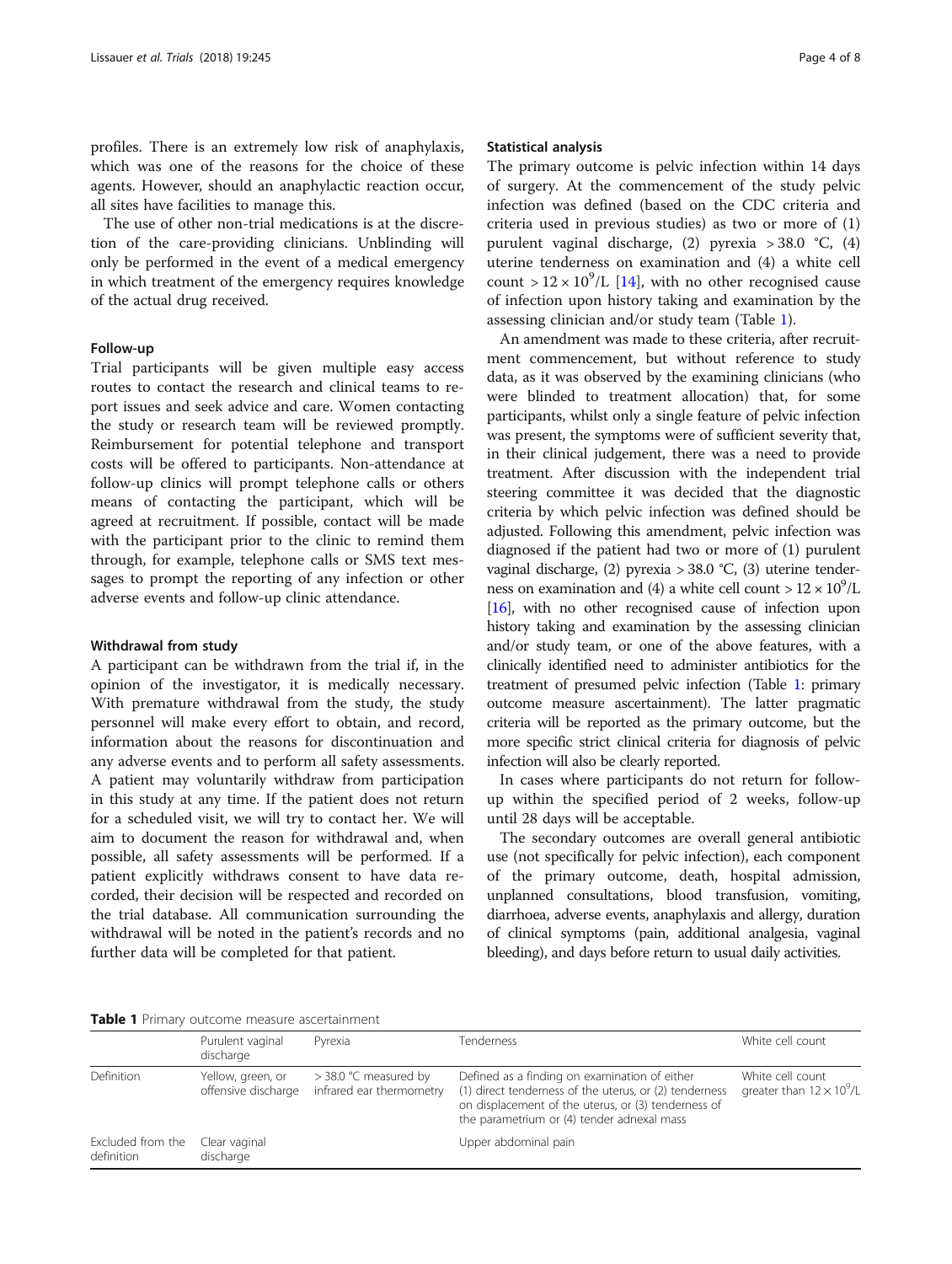We are proactively seeking evidence of adverse events. Each participant will be asked, at each trial visit or interview, about hospitalisations, consultations with other medical practitioners, disability or incapacity, or any other adverse events.

The analysis will be by intention-to-treat. The risk ratio of women with pelvic infection in the active arm to the placebo arm will be calculated. This estimate will be adjusted for the minimisation variables although an unadjusted estimate will also be calculated as a sensitivity analysis.

In the first instance, analysis will be completed on received data only, with every attempt made to gather data on all subjects randomised, irrespective of compliance with the treatment protocol. To test the robustness of this initial analysis with respect to any missing data, missing responses will be simulated using a multiple imputation approach as a sensitivity analysis. Further sensitivity analysis will be performed assuming all nonresponders had a pelvic infection.

Seven pre-specified subgroup analyses are planned to assess differential effects of antibiotic prophylaxis in (1) type of surgery (manual vacuum aspiration, suction curettage or sharp curettage; sharp curettage is associated with a higher incidence of pelvic infection when compared to suction curettage [\[3](#page-6-0)], so a greater effect of antibiotic prophylaxis may be seen in the sharp curettage group); (2) type of miscarriage (incomplete or missed; incomplete miscarriage may be associated with a higher incidence of pelvic infection when compared to missed miscarriage [\[3](#page-6-0)]); (3) gestational age  $\left( < 12 \text{ weeks} \text{ or } \geq \right)$ 12 weeks, when known; pregnancies of a greater gestational age may have a higher incidence of pelvic infection due to the additional complexities involved with the surgical procedure [\[3](#page-6-0)]); (4) HIV status (positive or negative, when results are available; participants that are HIV positive may be more likely to experience pelvic infection as they may be immunocompromised); (5) by time between administration of antibiotics and surgery (a reduced time interval between antibiotic administration and surgery, than that specified in the protocol, may result in a reduction in bio-availability and thus in effect reduction; the optimal maximum duration however is unclear); (6) by country and sites; and (7) rural or urban residence (the potential direction of effect is unclear in sub-group analyses (6) and (7)).

We will randomise 3400 women in total, which will give 90% power to detect a relative risk reduction of 0.4 (an RR of 0.6) (type I error rate,  $P = 0.05$ ). A metaanalysis of 18 studies of prophylactic antibiotics used for induced abortion surgery was conducted to inform these calculations and found a pooled RR of 0.60 (95% CI 0. 48–0.74) for the reduction of pelvic infection. We calculated sample sizes to detect this size of difference using various scenarios for the baseline risk (varying from 3%

to 10%). The best available data for pelvic infection rates specific to spontaneous miscarriage originate from studies in the UK and USA, demonstrating a risk of pelvic infection of up to 6%; the risk of pelvic infection is likely to be higher in low-income countries, yet even for a baseline risk of, the 5% sample size of 3400 will provide over 80% power to detect a difference in primary outcome. Further sensitivity analysis will be performed assuming all non-responders had a pelvic infection.

Interim analyses of principal safety and effectiveness endpoints will be conducted on behalf of an independent Data Monitoring Committee (DMC). These will be considered together with a report of serious adverse events. A pragmatic approach to stopping rules was suggested by the DMC members with respect to interpreting the results of any interim analysis. Appropriate criteria of proof will therefore not be specified precisely, but an interim analysis difference equating to  $P < 0.001$  (similar to a Haybittle– Peto boundary) may be needed to justify halting, or modifying, of the study prematurely. This criterion has the practical advantage that the exact number of interim analyses would be of little importance and there would only be minimal inflation of any overall type-I error rate regardless of how many interim analyses are performed, so no exact schedule needs to be proposed.

# Health economic evaluation

The economic evaluation will determine the relative cost-effectiveness of antibiotic prophylaxis in the surgical management of miscarriage compared to the current practice without antibiotic prophylaxis. All resource use data will be prospectively collected using case report forms completed on at least one occasion prior to discharge after surgery, at every contact during the followup period, daily whilst an inpatient, and at final assessment. Resource use information will be employed to estimate the costs associated with the additional use of antibiotics in all participating centres. This will include antibiotics and other medications related to pain, allergy, diarrhoea, vomiting, nausea, malaria and fever as well as inpatient stays, outpatient visits, laboratory examinations and treatment of relevant complications, such as haemorrhage requiring blood transfusion, repeat uterine evacuation and anaphylaxis. Unit cost data will be obtained from the International Drug Price Indicator Guide [\[17\]](#page-7-0), the World Health Organization (WHO-CHOICE) [[16\]](#page-7-0) and other secondary sources, and will be adjusted to 2016 US Dollars. Given the short time horizon, no discounting will be applied to costs. An incremental cost-effectiveness analysis will be conducted from a healthcare provider perspective based on the outcome of cost per pelvic infection avoided within 2 weeks from surgery using established health economic methods for multinational trials [\[18](#page-7-0), [19\]](#page-7-0). The uncertainty around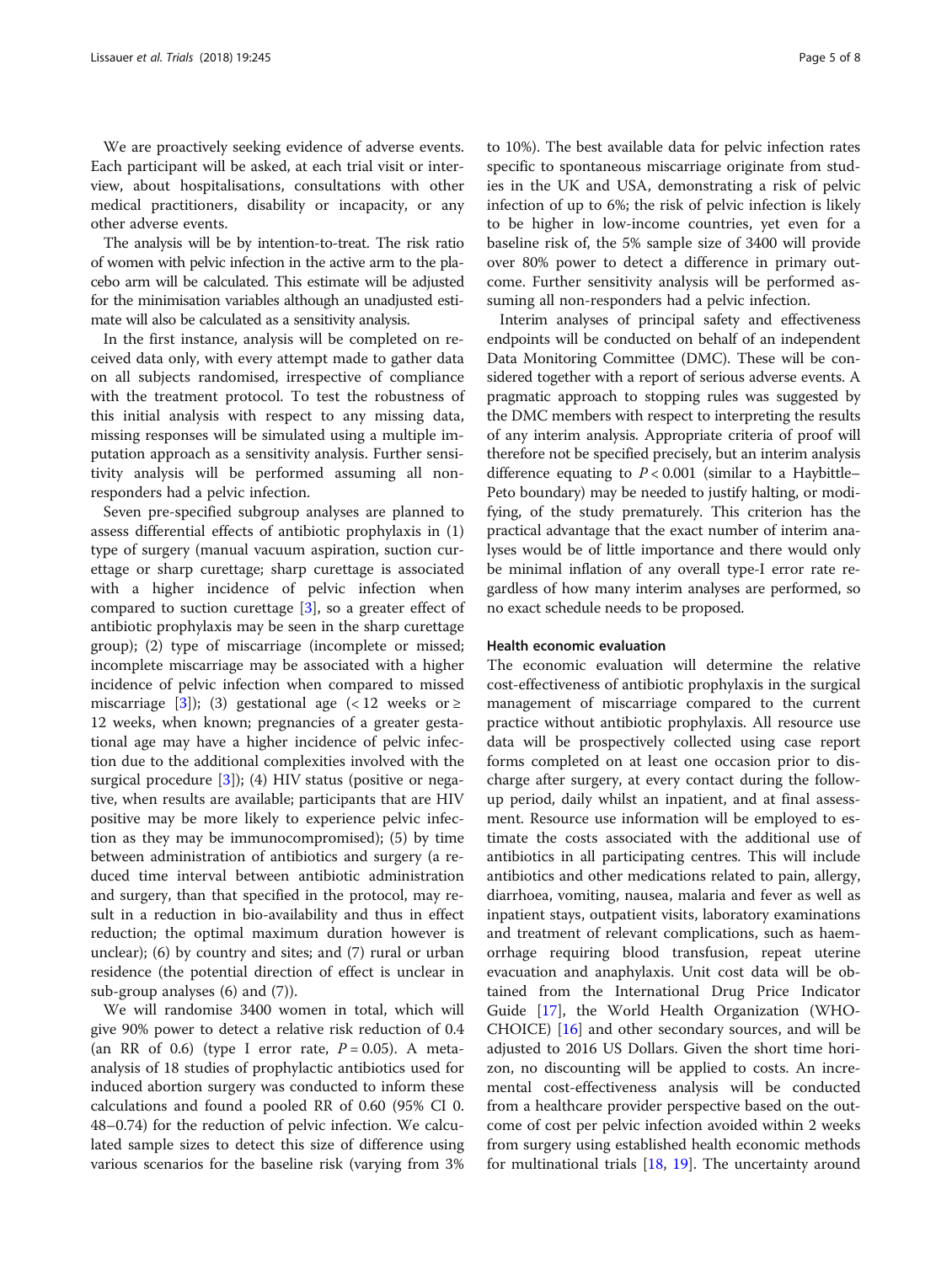cost-effectiveness point estimates will be presented using a cost-effectiveness acceptability frontier [\[20](#page-7-0)]. Sensitivity analyses will be performed to explore the robustness of the study findings to plausible variations in key values.

### Conduct and monitoring of the trial

The Birmingham Clinical Trials Unit is responsible for the coordination of the trial; it is a fully registered UK Clinical Research Collaboration clinical trials unit, and provides a robust quality management system to ensure good practice in the conduct and statistical analysis of the project. The trial is being conducted in accordance with the ethical principles that have their origin in the Declaration of Helsinki, 1996, namely the principles of Good Clinical Practice. The trial was not initiated at each site before full approval from the UK Research Ethics Committee, and the respective national Research Ethics Committee and local regulatory bodies was received. All AIMS investigators are responsible for (1) maintaining the protocol of the trial as described in this document, (2) helping healthcare professionals to ensure the study participants receive appropriate care throughout the period of research enrolment, (3) protecting the integrity and confidentiality of clinical and other records and data that may be generated by the research, and (4) reporting any failures in these respects, adverse drug reactions and other events or suspected misconduct through the appropriate systems (Additional file [1\)](#page-6-0).

Accrual is monitored against set targets. If a centre is not meeting its recruitment targets then the Trial Management Group will work with the local Principal Investigator and team to identify barriers to recruitment and solutions to any problems. Communication between the centres will enable the spread of good practice and experience between sites. Follow-up requirements are carefully explained to each participant. Written information is also provided in the form of the "follow-up card" (Additional file [3\)](#page-6-0). Trial participants are given multiple easy access routes to contact the research and clinical teams to report issues and seek advice and care. Women contacting the study or research team are reviewed promptly. Reimbursement for potential telephone and transport costs are offered to participants. Nonattendance at follow-up clinics prompts telephone calls or other means of contacting the participant, which are agreed at recruitment. If possible, contact is made with the participant prior to the clinic to provide them a reminder through, for example, telephone calls or SMS text messages to prompt the reporting of any infection or other adverse events and follow-up clinic attendance. Details about complaints are provided in the patient information sheet. Management of complaints is the responsibility of the local Principal Investigator and should follow any locally available procedures before reporting to the trial management group.

Collected data are stored on secure computers. The necessary trial data is encrypted. Electronic data is backed up every 24 h to both local and remote media in encrypted format. Paper-based data (e.g. signed consent forms) are kept locked at each site. Individual participant information obtained as a result of this study is considered confidential. Each participant is allocated a unique study number at recruitment. All documents use this as the identifier. All data will be analysed and reported in summary format. No individual will be identifiable.

The Trial Steering Committee provides overall supervision of the trial and ensures that it is being conducted in accordance with the principles of Good Clinical Practice and other relevant regulations. The DMC reviews the accruing trial data and assesses the safety data to make recommendations on whether the trial should continue, be modified or be terminated. In addition, the DMC also examines effectiveness data to determine if continuation of the trial is unethical, and examines the recruitment, loss to follow-up, compliance and protocol violation data to ascertain if continuation of the trial is futile.

# **Discussion**

If found beneficial, antibiotics will reduce immediate complications such as sepsis, the need for further operations and death, as well as long-term complications such as subfertility, pelvic pain and ectopic pregnancy. Furthermore, if beneficial, their use would result in a reduction in the financial costs borne by women who have had miscarriages, including reduced loss of earnings and reduced treatment, transport and subsistence costs associated with infective complications, and the long-term health consequences such as chronic pelvic pain. Chronic pelvic pain is a recognised complication of infective complications after miscarriage and is known to have a major impact on work productivity.

If found to be of no benefit, then guidance to avoid prescribing in this situation could be strengthened, reducing unnecessary antibiotic usage, risks of allergy and antimicrobial resistance.

This double-blind randomised placebo controlled trial addresses the key clinical question of whether prophylactic doxycycline (400 mg) and metronidazole (400 mg), prior to miscarriage surgery, can prevent pelvic infection. We anticipate that the findings from this definitive, multicountry study, will inform international practice.

# Trial status

The protocol was submitted on April 7, 2017, at which point all countries were still recruiting to the trial.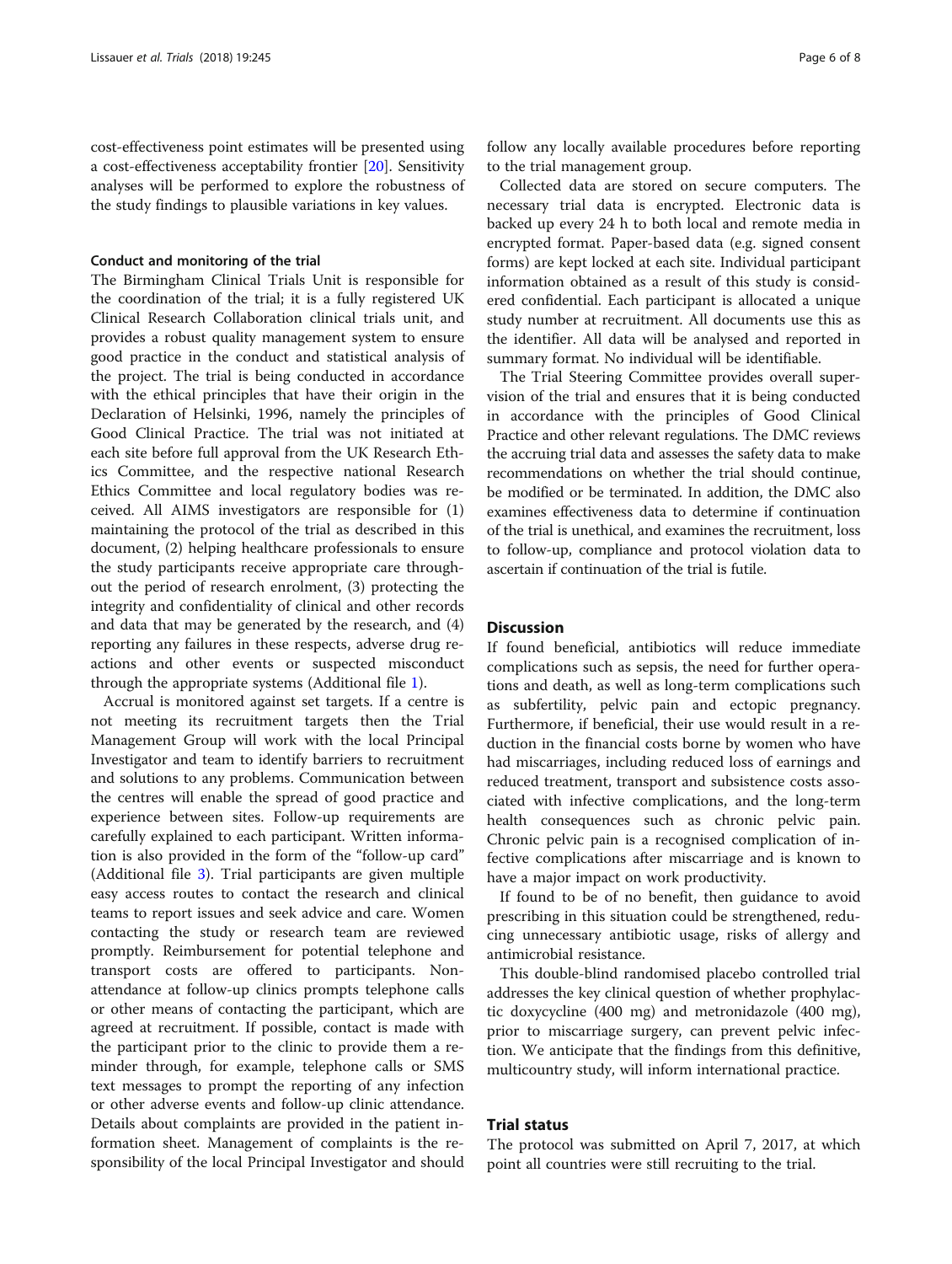# <span id="page-6-0"></span>Additional files

[Additional file 1:](https://doi.org/10.1186/s13063-018-2598-3) Follow-up card. (DOCX 605 kb) [Additional file 2:](https://doi.org/10.1186/s13063-018-2598-3) Consent form. (DOCX 89 kb) [Additional file 3:](https://doi.org/10.1186/s13063-018-2598-3) Patient information sheet. (DOCX 65 kb)

#### Acknowledgements

Not applicable.

# Funding

The research costs of the AIMS trial are funded by a grant from the Medical Research Council, the Wellcome Trust and Department for International Development (reference MR/K007408/1) awarded to the University of Birmingham. The University of Birmingham is the trial sponsor\*. The funders will have no role in the conduct, analysis or publication of the results.

\*Trial sponsor contact is Dr Sean Jennings, Head of Research Governance and Ethics, University of Birmingham.

# Availability of data and materials

Data will be stored for 15 years following the end of the study. Data storage will allow for review, reappraisal and any queries or concerns about the data, conduct or conclusions of the study to be resolved. Data generated as a result of this trial will be available for inspection on request by the participating physicians, representatives of the Sponsor, the ethics committees, host institutions and the regulatory authorities.

The datasets used and/or analysed during the current study are available from the corresponding author by reasonable request.

#### Authors' contributions

DL conceived and is managing the trial. AW is coordinating the trial and conducted the systematic review. AC is Chief Investigator of the trial. AC, JD, LM, JB, AM, ADW, CM, RM, FT, TN, ACh, CMp, TT, GC, CMw, AMb, RQ, IA, HI, MG, OO, GM, JC, GW, SB, JDi, TO, JA, JE, HU, MI, MA, JZ, TR, IG and ND provided critical feedback in preparation of the protocol. All authors read and approved the final manuscript.

#### Ethics approval and consent to participate

A favourable ethical opinion was granted from:

The Liverpool School of Tropical Medicine Research Ethics Committee, UK (reference number LSTM 13.15 10th April 2013) for global oversight. College of Medicine Research Ethics Committee (COMREC, Malawi) (reference number P.06/13/1393 11th October 2013) for Queen Elizabeth Central Hospital, Zomba Central Hospital and Kamuzu Hospital.

Aga Khan University, Pakistan (reference number ERC 2756-OBS-ERC-13 12th November 2013) for Garden Hospital, Aga Khan Hospital, Karimabad, Hyderabad, Kharader.

Ifakara Health Institute, Tanzania (reference number IRB IHI/IRB/No: 25–2013 30th August 2013), for St Francis Hospital, Mwananyamala Hospital and Bagamoyo Hospital.

Uganda National Council for Science and Technology, Uganda (reference number HS1400 28th May 2013), for Mbale hospital and Soroti Hospital. Women are clearly advised that participation is entirely voluntary with the option of withdrawing from the trial at any stage, and that participation or non-participation will not affect their usual care. Participants are provided with a patient information sheet (Additional file 2); for those unable to read the patient information sheet, it is read out by a member of trial staff. Eligible women approached for participation in the trial have as much time as they require (though surgery will not be delayed to enable trial participation), to decide whether they wish to take part and consent for the trial (Fig. [1:](#page-2-0) participant flow through trial). If participants wish to give consent to participate in the trial, they are asked to sign a consent form (Additional file 3). All patient information leaflets and written instructions have been translated into the local languages at each site and have been verified by multiple interpreters. When required, translators are sought to aid in communicating with potential study participants who might not adequately understand the predominant language at each site, or English. If trial staff are not able to adequately communicate with a potential participant they will not be recruited (Additional files 2 and 3).

#### Consent for publication

All data will be analysed and reported in summary format. No individual will be identifiable. This information is conveyed to the participants in the Patient Information Sheet, with explanation that the results will be published, presented and made publicly available via the trial website.

The study findings will be presented at or published in peer-reviewed scientific journals and National and International Conferences. The Trial specific website will be maintained for at least 5 years after the end of trial ([www.aimstrial.org\)](http://www.aimstrial.org), with links in the websites of participating organisations. We will submit the findings to patient representative bodies.

A "writing group" will be convened to take on the responsibility for writing the paper, and the publication will be in the name of "AIMS Consortium". All investigators will be named, detailing their role in the study. The composition of the "writing group" will be decided following consultations between the Trial Management Group and Trial Steering Committee, and is likely to include the trial manager, chief investigator, statistician and high-accruing investigators. Individual researchers must not publish data concerning their patients until the primary study question has been answered, and explicit permission has been granted by the Trial Management Group.

A dissemination plan has been formulated to lead to the dissemination of our findings and, if appropriate, rapid implementation. We would hope to implement change to national and international guidelines and see clinicians altering their practice.

#### Competing interests

The authors declare that they have no competing interests.

# Publisher's Note

Springer Nature remains neutral with regard to jurisdictional claims in published maps and institutional affiliations.

#### Author details

<sup>1</sup>Institute of Metabolism and Systems Research, University of Birmingham Birmingham B15 2TT, UK. <sup>2</sup>Institute of Applied Health Research, University of Birmingham, Birmingham B15 2TT, UK.<sup>3</sup>School of Social and Community Medicine, University of Bristol, Bristol BS8 2PS, UK. <sup>4</sup>Institute of Translational Medicine, University of Liverpool, Liverpool L69 3BX, UK. <sup>5</sup>Department of Obstetrics and Gynaecology, College of Medicine, Blantyre, Malawi. <sup>6</sup>Kamuzu Central Hospital, Lilongwe, Malawi.<sup>7</sup>The Aga Khan University Hospital and Medical College Foundation, Karachi, Pakistan. <sup>8</sup>UNDP/UNFPA/UNICEF/WHO/ World Bank Special Programme of Research, Development and Research Training in Human Reproduction (HRP), Department of Reproductive Health and Research, World Health Organization, Geneva, Switzerland. <sup>9</sup>lfakara Health Institute, Dar es Salaam, Tanzania. <sup>10</sup>Sanyu Africa Research Institute (SAfRI), Mbale, Uganda. <sup>11</sup>Soroti Regional Referral Hospital, Soroti, Uganda.<br><sup>12</sup>Clinical Biostatistics Unit, Hospital Universitario Ramón y Cajal, CIBER en Epidemiología y Salud Pública (CIBERESP) and Instituto de Investigación Sanitaria (IRYCIS), Madrid, Spain. <sup>13</sup>Health Economics Unit, University of Birmingham, Birmingham B15 2TT, UK.<sup>14</sup>Malawi Liverpool Wellcome Trust. Chichiri, Blantyre, Malawi. <sup>15</sup>Faculty of Medicine & Health Sciences, University of Nottingham, Nottingham NG7 2RD, UK.

# Received: 7 April 2017 Accepted: 16 March 2018 Published online: 23 April 2018

#### References

- 1. Singh S. Abortion Worldwide: A Decade of Uneven Progress: Guttmacher Institute; 2009. [https://www.guttmacher.org/report/abortion-worldwide](https://www.guttmacher.org/report/abortion-worldwide-decade-uneven-progress)[decade-uneven-progress](https://www.guttmacher.org/report/abortion-worldwide-decade-uneven-progress). Accessed 4 Apr 2018.
- 2. Topping J. Dewhurst's Obstetric and Gynaecology. Oxford: Blackwell Publishing Ltd 7th ed; 2007. p. 94.
- Tunçalp O, Gülmezoglu AM, Souza JP. Surgical procedures for evacuating incomplete miscarriage. Cochrane Database Syst Rev. 2010;8(9):CD001993.
- 4. Lema VM. Incomplete abortion at the teaching hospital, Blantyre, Malawi. East Afr Med J. 1994;71(11):727–35.
- 5. Prieto JA. A randomized trial of prophylactic doxycycline for curettage in incomplete abortion. Obstet Gynecol. 1995;85(5):692–6.
- 6. Ramin KD. Prophylactic antibiotics for suction curettage in incomplete abortion. Infect Dis Obstet Gynecol. 1995;2(5):213–7.
- 7. Seeras R. Evaluation of prophylactic use of tetracycline after evacuation in abortion in Harare Central Hospital. East Afr Med J. 1989;66(9):607–10.